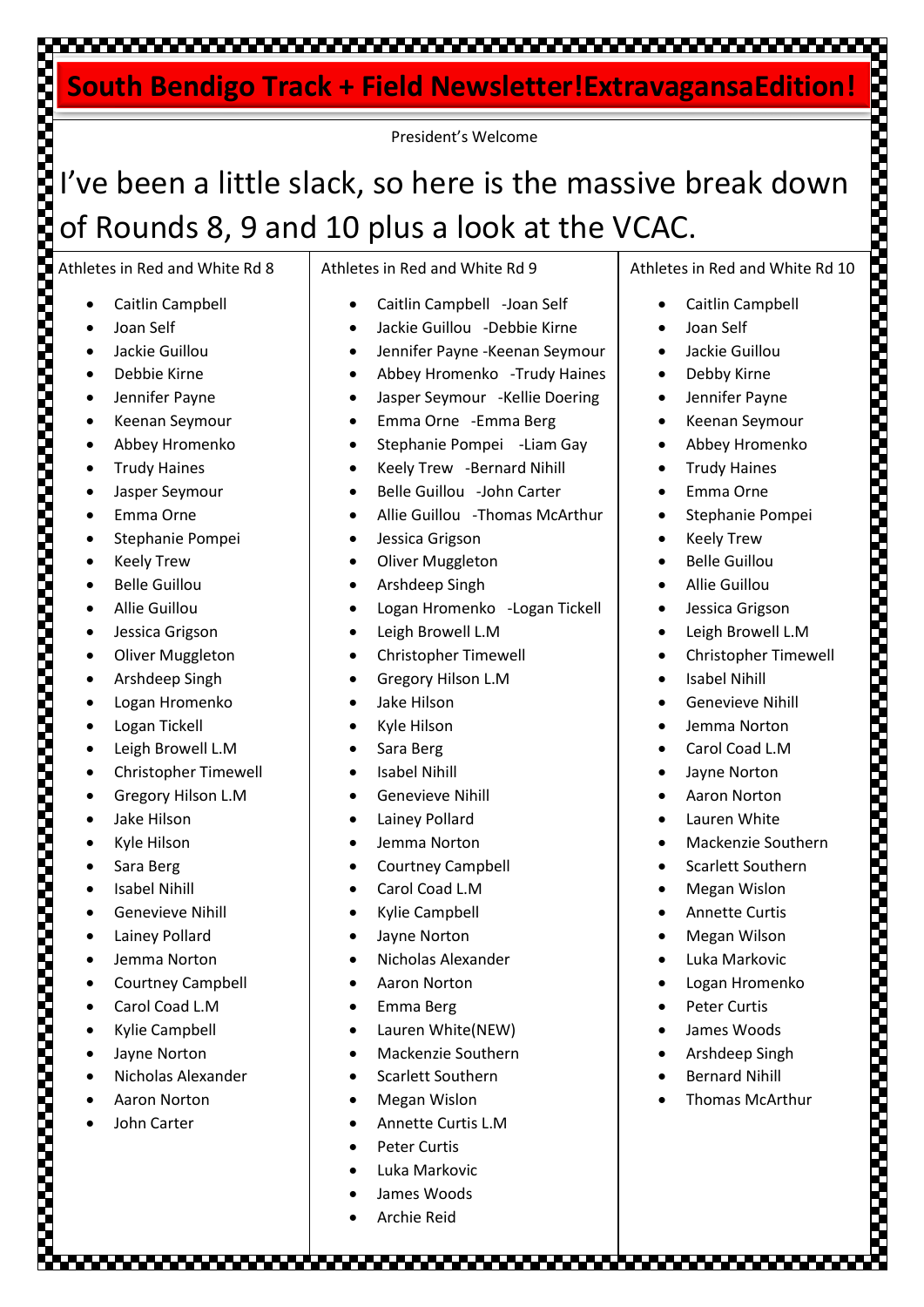## 400Pts Performances

.............................

Allie Guillou- 200m, 28.84 419pts Jennifer Payne- 2000mW, 12.22.32 486pts Logan Tickell- 3000m, 10.09.56 456pts Gregory Hilson- HJ, 1.55m 465pts Joan Self- Discus, 18.78m 417pts Jayne Norton- Discus, 27.33 419pts Jennifer Payne- 3000mW, 18.59.51 470pts Archie Reid- 1500m, 4.13.84 438pts Logan Tickell- 1500m, 4.43.35 424pts Archie Reid- 5000m, 15.35.48 476pts Liam Gay- 400m, 54.56 440pts Oliver Muggleton- 400m, 54.82 401pts Scarlett Southern- 400m, 64.62 465pts Allie Guillou- 400m, 65.97 439pts Genevieve Nihill- 400m 66.55 428pts James Woods- PV, 4.80m 530pts James Woods- Javelin, 48.05m 488pts Emma Orme- Javelin, 22.43m 410pts Keely Trew- Javelin, 33.06m 422pts Emma Berg- Javelin, 32.46m 452pts Christopher Timewell- Javelin, 30.43m 404pts Abbey Hromenko- Javelin, 26.77m 413pts Joan Self- Javelin, 17.54m 406pts Zackery Tickell- Long Jump, 5.31m 407pts James Woods- Long Jump, 6.26m 456pts Abbey Hromenko- Long Jump, 4.91m 421pts Emma Berg- SP, 13.30m 497pts Joan Self- SP, 6.70m 437pts Carol Coad- SP, 6.48m 405pts Emma Orme- SP, 8.89m 440pts Allie Guillou- 200m, 28.31 441pts Megan Wilson- 800m, 2.38.66 406pts Scarlett Southern- 800m, 2.39.35 401pts Genevieve Nihill- 800m, 2.37.52 414pts Kellie Doering- Hammer, 28.91m 423pts James Woods- High Jump, 1.90m 485pts Kellie Doering- Discus, 24.74m 403pts Carol Coad- Discus, 19.65m 407pts Joan Self- Discus, 19.09m 420pts Jayne Norton- Discus, 31.02m 443pts Emma Orme- Discus, 22.91m 426pts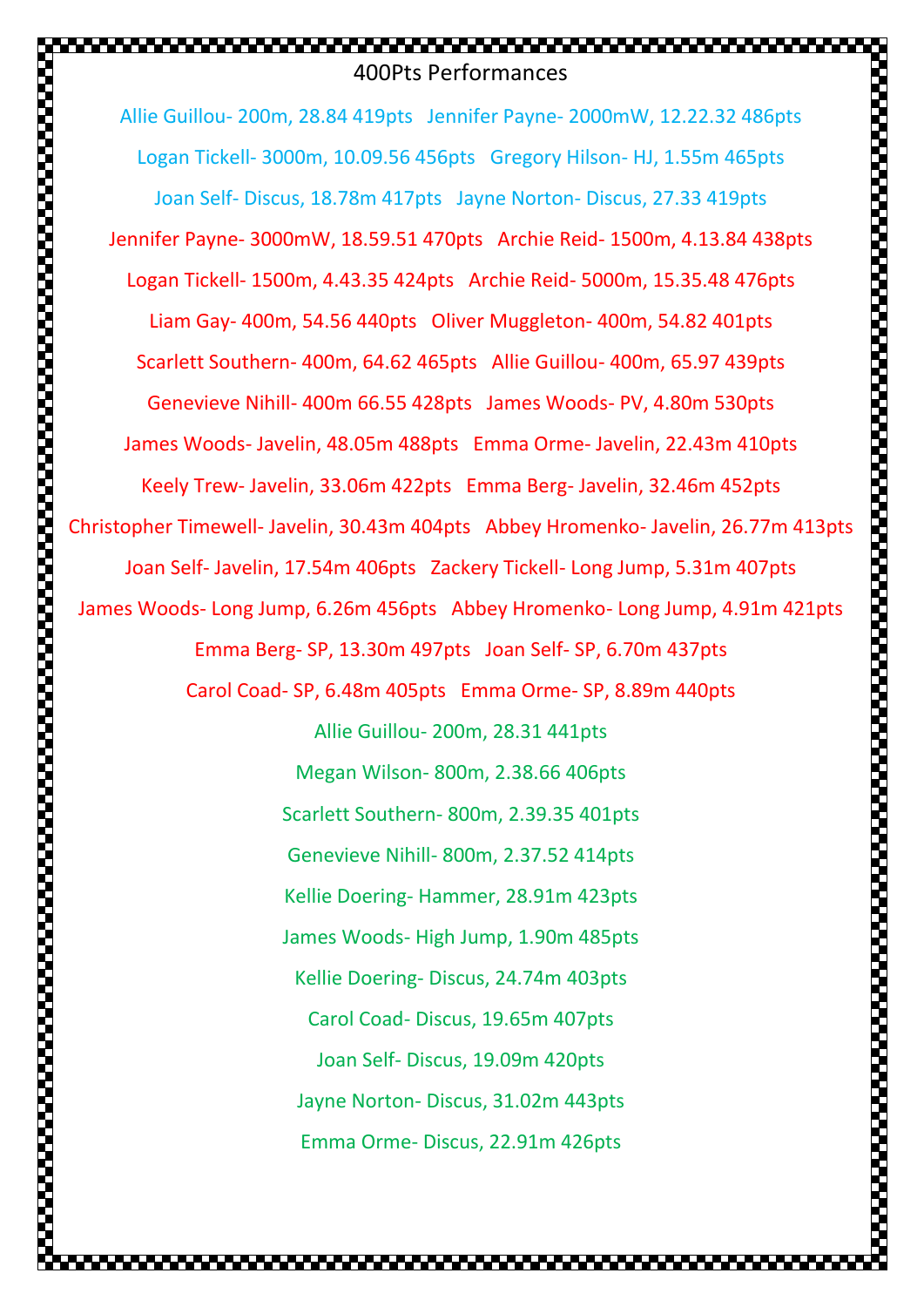#### Round 8 was solid for the Red and White Army, finishing 5th in Division 1!

| ESS        | Essendon                  | 65,752 | 20             |  |  |
|------------|---------------------------|--------|----------------|--|--|
| <b>BOH</b> | <b>Box Hill</b>           | 36,827 | 9              |  |  |
| <b>GHY</b> | Glenhuntly                | 36,574 | 8              |  |  |
| <b>DIV</b> | <b>Diamond Valley</b>     | 26,761 | 7              |  |  |
| <b>SBE</b> | South Bendigo             | 25,490 | 6              |  |  |
| <b>WES</b> | <b>Western Athletics</b>  | 22,740 | 5              |  |  |
| <b>CHI</b> | Chilwell                  | 21,234 | 4              |  |  |
| <b>KSB</b> | <b>Keilor St Bernards</b> | 20,788 | 3              |  |  |
| GLG        | Geelong Guild             | 19,544 | $\overline{2}$ |  |  |
| <b>SAN</b> | Sandringham               | 16,053 |                |  |  |
|            |                           |        |                |  |  |

**Proprietary Communication Communication** 

*<u>PARADIS DE LA PROPOSICIÓN DE LA PROPOSICIÓN DE LA PROPOSICIÓN DE LA PROPOSICIÓN DE LA PROPOSICIÓN DE LA PRO</del>PO*</u>

#### Even coming mid field, we somehow slid back down the ladder, back into the relegation zone!

| <b>Pos</b>              | <b>Club</b>               | <b>Score</b> | <b>Points</b> | Powerplay          | <b>Status</b> |
|-------------------------|---------------------------|--------------|---------------|--------------------|---------------|
| <b>Premier Division</b> |                           |              |               |                    |               |
| 1                       | Essendon                  | 356,239      | 82            | <b>POWERPLAYQ.</b> | <b>CP</b>     |
| 2                       | <b>Diamond Valley</b>     | 292,057      | 68            | <b>POWERPLAYQ.</b> | <b>CP</b>     |
| 3                       | Glenhuntly                | 306,323      | 64            | <b>POWERPLAYQ.</b> | <b>CP</b>     |
| 4                       | <b>Geelong Guild</b>      | 249.419      | 52            | <b>POWERPLAYQ.</b> |               |
| 5                       | <b>Western Athletics</b>  | 241,009      | 50            | <b>POWERPLAYQ.</b> |               |
| 6                       | <b>Box Hill</b>           | 238,615      | 44            |                    |               |
| 7                       | Chilwell                  | 211,585      | 43            | <b>POWERPLAYQ.</b> |               |
| 8<br>N                  | South Bendigo             | 231,345      | 42            |                    | P/R           |
| 9                       | Sandringham               | 213,397      | 29            |                    | <b>AR</b>     |
| 10                      | <b>Keilor St Bernards</b> | 210,771      | 23            |                    | <b>AR</b>     |

Moving into round 9, we activated our PowerPlay, strategically planned out by the brains trust we pushed for high attendance and multiple entries, our faith was rewarded with our best weekly finish of the season, 2<sup>nd</sup> behind only the strong metro club Essendon!

| <u>FIGHTEL PIVISIUIL</u> |                          |        |                |  |  |
|--------------------------|--------------------------|--------|----------------|--|--|
|                          |                          |        |                |  |  |
| <b>ESS</b>               | Essendon                 | 46,641 | 10             |  |  |
| <b>SBE</b>               | South Bendigo            | 39,673 | 18             |  |  |
| <b>GHY</b>               | Glenhuntly               | 38,029 | 8              |  |  |
| <b>DIV</b>               | <b>Diamond Valley</b>    | 32,566 | 7              |  |  |
| <b>CHI</b>               | Chilwell                 | 31,520 | 6              |  |  |
| <b>WES</b>               | <b>Western Athletics</b> | 31,292 | 5              |  |  |
| GLG                      | Geelong Guild            | 30,785 | 4              |  |  |
| <b>BOH</b>               | <b>Box Hill</b>          | 26,255 | 3              |  |  |
| <b>SAN</b>               | Sandringham              | 26,066 | $\overline{2}$ |  |  |
| <b>KSB</b>               | Keilor St Bernards       | 21,626 | 1              |  |  |
|                          |                          |        |                |  |  |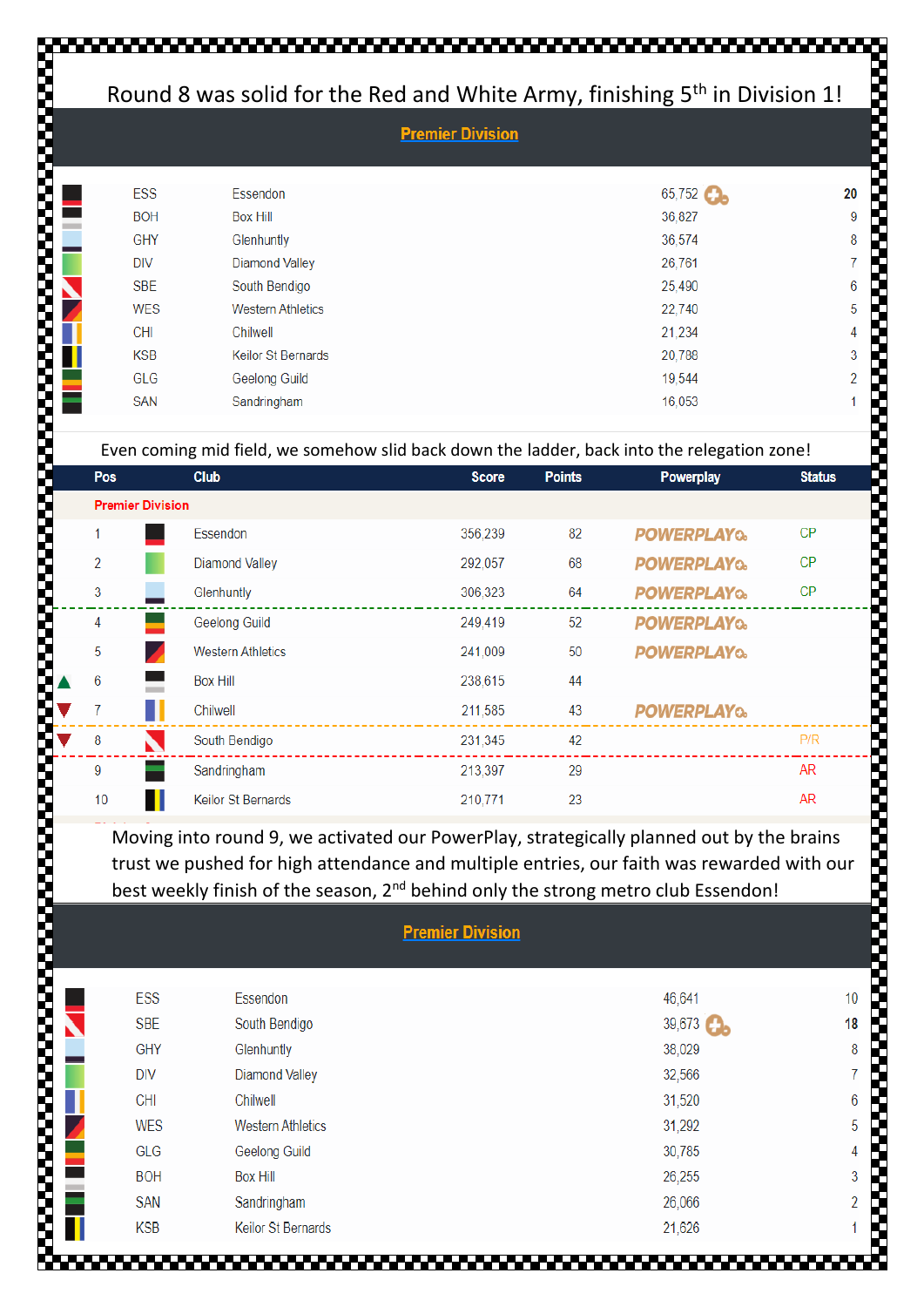| Pos |                         | With our big play we rocketed up the ladder, finishing a season high $4th!$<br><b>Club</b>          | <b>Score</b>                  | <b>Points</b> | Powerplay          | <b>Status</b> |
|-----|-------------------------|-----------------------------------------------------------------------------------------------------|-------------------------------|---------------|--------------------|---------------|
|     | <b>Premier Division</b> |                                                                                                     |                               |               |                    |               |
| 1   |                         | Essendon                                                                                            | 402,880                       | 92            | <b>POWERPLAYQ.</b> | CP            |
| 2   |                         | <b>Diamond Valley</b>                                                                               | 325,018                       | 75            | <b>POWERPLAYQ.</b> | CP            |
| 3   |                         | Glenhuntly                                                                                          | 344,352                       | 73            | <b>POWERPLAYQ</b>  | <b>CP</b>     |
| 4   |                         | South Bendigo                                                                                       | 271,018                       | 60            | <b>POWERPLAYO.</b> |               |
| 5   |                         | <b>Geelong Guild</b>                                                                                | 280,204                       | 56            | <b>POWERPLAYQ.</b> |               |
| 6   |                         | <b>Western Athletics</b>                                                                            | 272,301                       | 55            | <b>POWERPLAYO.</b> |               |
| 7   |                         | Chilwell                                                                                            | 243,105                       | 49            | <b>POWERPLAYO.</b> |               |
| 8   |                         | <b>Box Hill</b>                                                                                     | 264,415                       | 46            |                    | P/R           |
| 9   |                         | Sandringham                                                                                         | 239,463                       | 31            |                    | <b>AR</b>     |
| 10  |                         | Keilor St Bernards                                                                                  | 231,967                       | 24            |                    | <b>AR</b>     |
|     |                         | After such a strong week we went into a PP hangover, with many athletes preparing for               |                               |               |                    |               |
|     |                         |                                                                                                     | countries the following week. |               |                    |               |
|     |                         |                                                                                                     | <b>Premier Division</b>       |               |                    |               |
|     |                         |                                                                                                     |                               |               |                    |               |
|     | <b>ESS</b>              | Essendon                                                                                            |                               |               |                    | 50,172        |
|     | GHY                     | Glenhuntly                                                                                          |                               |               |                    | 43,964        |
|     | <b>WES</b>              | <b>Western Athletics</b>                                                                            |                               |               |                    | 39,097        |
|     | <b>BOH</b>              | <b>Box Hill</b>                                                                                     |                               |               |                    | 37,779        |
|     | <b>CHI</b>              | Chilwell                                                                                            |                               |               |                    | 30,073        |
|     | <b>DIV</b>              | <b>Diamond Valley</b>                                                                               |                               |               |                    | 27,010        |
|     | GLG                     | <b>Geelong Guild</b>                                                                                |                               |               |                    | 26,510        |
|     | <b>SBE</b>              | South Bendigo                                                                                       |                               |               |                    | 25,438        |
|     | <b>KSB</b>              | Keilor St Bernards                                                                                  |                               |               |                    | 24,417        |
|     | <b>SAN</b>              | Sandringham                                                                                         |                               |               |                    | 23,194        |
|     |                         |                                                                                                     |                               |               |                    |               |
| Pos |                         | Now were all caught up here is the current standing going into the penultimate round<br><b>Club</b> | <b>Score</b>                  | <b>Points</b> | Powerplay          | <b>Status</b> |
|     | <b>Premier Division</b> |                                                                                                     |                               |               |                    |               |
|     |                         | Essendon                                                                                            | 453,052                       | 102           | <b>POWERPLAYQ.</b> | <b>CP</b>     |
| 2   |                         | Glenhuntly                                                                                          | 388,316                       | 82            | <b>POWERPLAYQ.</b> | СP            |
|     |                         |                                                                                                     |                               |               |                    |               |
| 3   |                         | <b>Diamond Valley</b>                                                                               | 352,028                       | 80            | <b>POWERPLAYQ</b>  | СP            |
| 4   |                         | <b>Western Athletics</b>                                                                            | 311,398                       | 63            | <b>POWERPLAYQ.</b> |               |
| 5   |                         | South Bendigo                                                                                       | 296,456                       | 63            | <b>POWERPLAYO.</b> |               |
|     |                         | Geelong Guild                                                                                       | 306,714                       | 60            | <b>POWERPLAYQ.</b> |               |
| 6   |                         | Chilwell                                                                                            | 273,178                       | 55            | <b>POWERPLAYQ.</b> |               |
| 7   |                         |                                                                                                     |                               |               |                    |               |
| 8   |                         | <b>Box Hill</b>                                                                                     | 302,194                       | 53            |                    | P/R           |
| 9   |                         | Sandringham                                                                                         | 262,657                       | 32            |                    | <b>AR</b>     |

| <b>Premier Division</b> |                          |        |  |  |  |
|-------------------------|--------------------------|--------|--|--|--|
|                         |                          |        |  |  |  |
| ESS                     | Essendon                 | 50,172 |  |  |  |
| <b>GHY</b>              | Glenhuntly               | 43,964 |  |  |  |
| <b>WES</b>              | <b>Western Athletics</b> | 39,097 |  |  |  |
| <b>BOH</b>              | <b>Box Hill</b>          | 37,779 |  |  |  |
| <b>CHI</b>              | Chilwell                 | 30,073 |  |  |  |
| <b>DIV</b>              | <b>Diamond Valley</b>    | 27,010 |  |  |  |
| GLG                     | Geelong Guild            | 26,510 |  |  |  |
| <b>SBE</b>              | South Bendigo            | 25,438 |  |  |  |
| <b>KSB</b>              | Keilor St Bernards       | 24,417 |  |  |  |
| <b>SAN</b>              | Sandringham              | 23,194 |  |  |  |
|                         |                          |        |  |  |  |

#### Now were all caught up here is the current standing going into the penultimate round

| Pos                     | <b>Club</b>              | <b>Score</b> | <b>Points</b> | Powerplay          | <b>Status</b> |
|-------------------------|--------------------------|--------------|---------------|--------------------|---------------|
| <b>Premier Division</b> |                          |              |               |                    |               |
|                         | Essendon                 | 453,052      | 102           | <b>POWERPLAYQ</b>  | CP            |
| $\overline{2}$          | Glenhuntly               | 388,316      | 82            | <b>POWERPLAYQ</b>  | CP            |
| 3                       | <b>Diamond Valley</b>    | 352,028      | 80            | <b>POWERPLAYQ</b>  | СP            |
| 4<br>Z                  | <b>Western Athletics</b> | 311,398      | 63            | <b>POWERPLAYQ</b>  |               |
| 5<br>↖                  | South Bendigo            | 296,456      | 63            | <b>POWERPLAYQ</b>  |               |
| 6                       | Geelong Guild            | 306,714      | 60            | <b>POWERPLAYQ.</b> |               |
| 7                       | Chilwell                 | 273,178      | 55            | <b>POWERPLAYQ</b>  |               |
| 8                       | <b>Box Hill</b>          | 302,194      | 53            |                    | P/R           |
| 9                       | Sandringham              | 262,657      | 32            |                    | <b>AR</b>     |
| 10                      | Keilor St Bernards<br>.  | 256,384      | 26            |                    | <b>AR</b>     |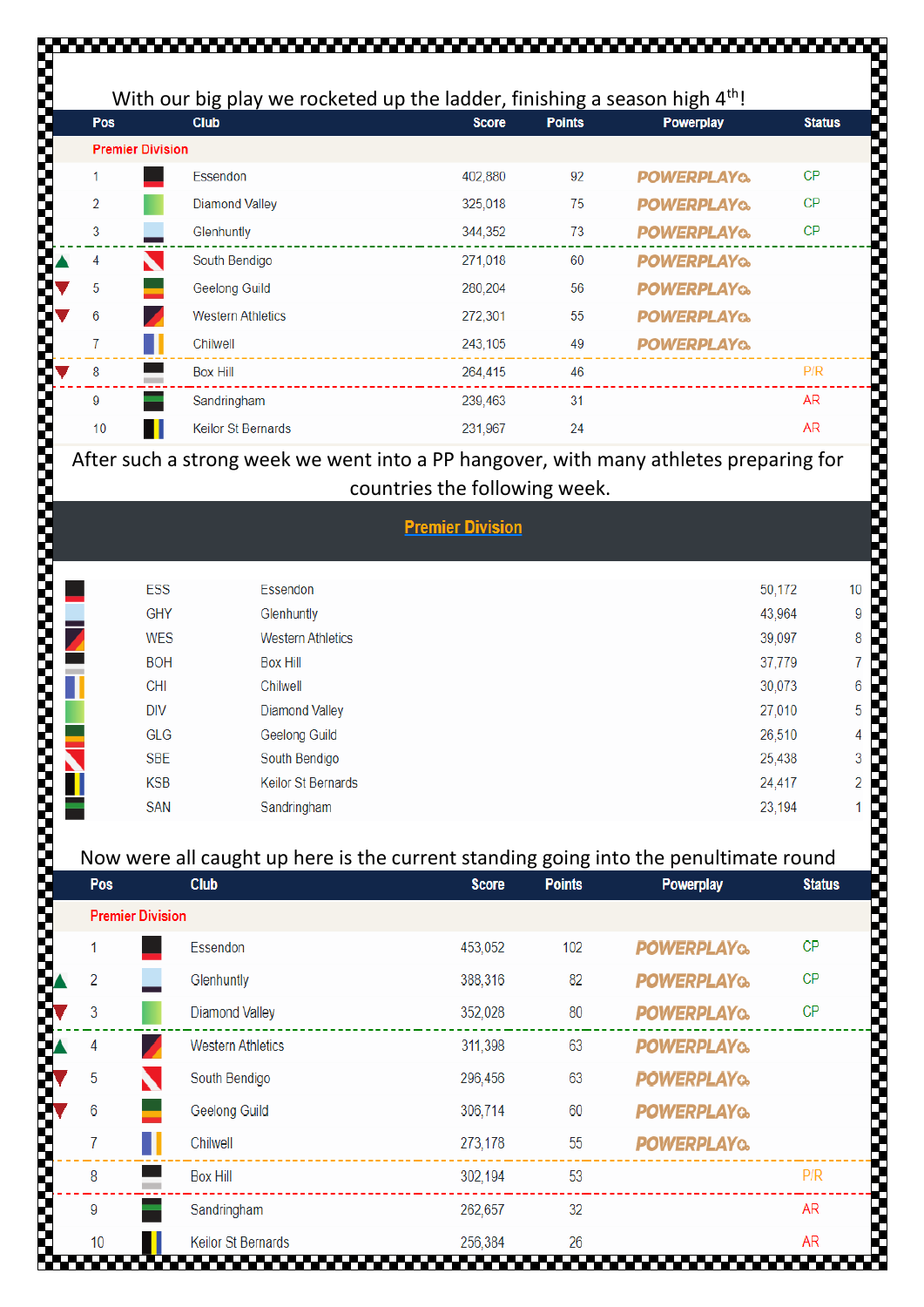AVSL Round 11 this week!

P2 High Hurdles 100m RaceWalk 1500m 100m Steeple 400m

Relay(NonScore)

Shot Javelin

LongJump Pole Vault

What's on This Week?

- Tuesday Night committee meeting at RF Turner Pavilion starting @7.30pm
- Racewalking started back at Rosalind Park, Winners were SBAC L.M Norm West, and youngster Charlise **McQueen**

2002/02/2012 12:00:00 02:00:00 02:00:00 02:00:00 02:00:00 02:00:00 02:00:00 02:00

2020 Victorian Country Championships!

▃▀▃▀▃▀▃▀▃▀▃▀▃▀▃▀▃▀▃▀▃▀▃▀▃▀▃

The Countries were held over the Australia Day long weekend @John Landy field Geelong, Apologies in advance but here are the SBAC results, I may miss 1 or 2!?!?

I am trying to discount all metro athletes in results

## U14G

S. Southern- 100m 14.80 3rd, 200m 29.71 3rd, 400m 1.03.82 1st, 800m  $2.34.43$  4<sup>th</sup>, HJ 1.25m 5<sup>th</sup>.

G. Nihill- 100m 14.86 4<sup>th</sup>, 200m 28.81 2<sup>nd</sup>, 400m 1.05.21 3<sup>rd</sup>, 800m 2.32.30 3rd ,

E. Orme- 100m 15.24 5<sup>th</sup>, 400m 1.12.12 5<sup>th</sup>, HJ 1.30m 4<sup>th</sup>, TJ 8.06m 5<sup>th</sup>, Discus 23.76 2nd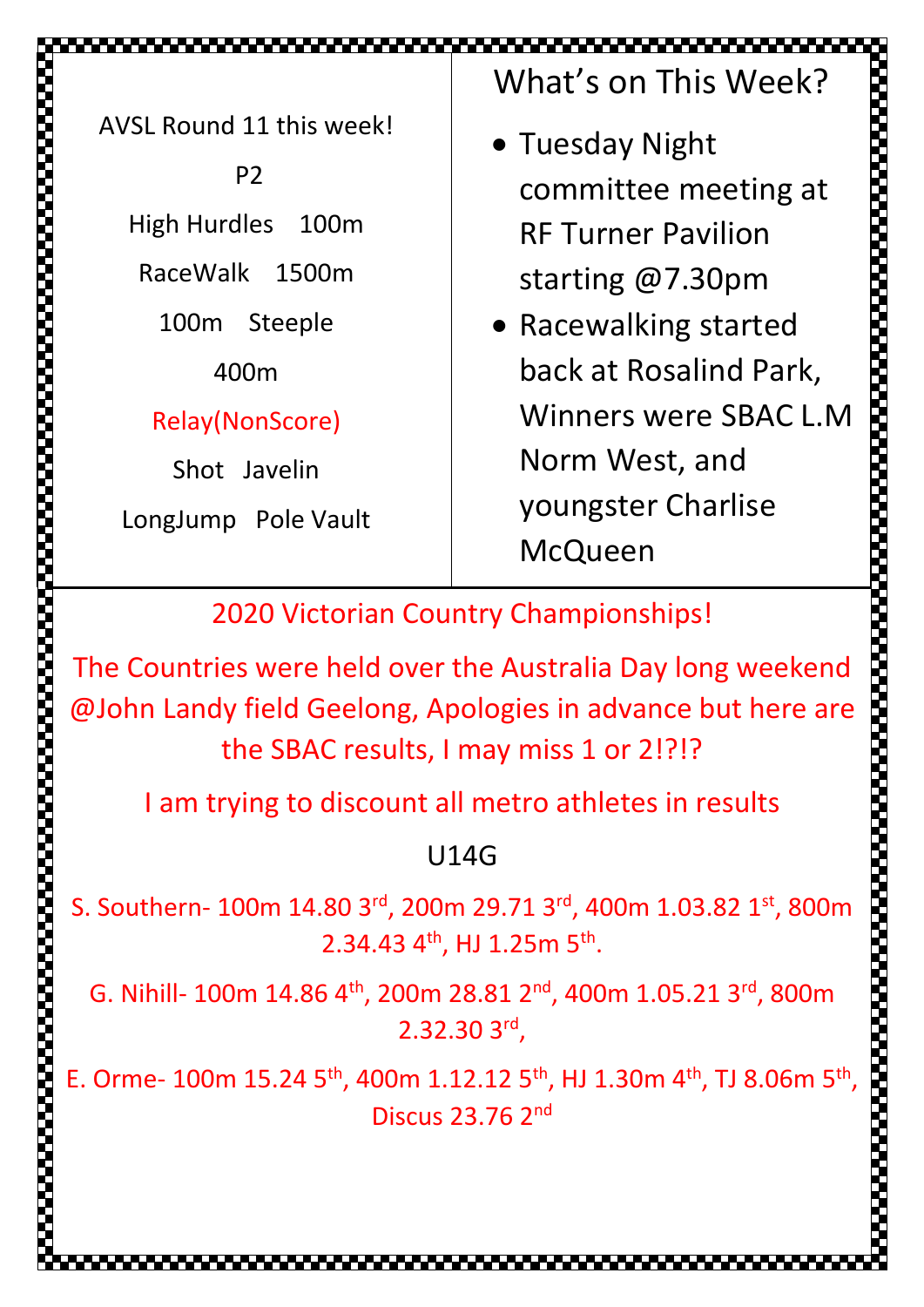### U16G

A. Guillou- 100m 13.88  $8^{\text{th}}$ , 200m 27.76  $6^{\text{th}}$ , 400m 1.04.76  $8^{\text{th}}$ . B. Guillou- 400m 1.07.55 14<sup>th</sup>, LJ 3.99m 12th M. Southern- 100m 15.46 15th, 200m 31.52 15th, 200mH 40.24 9 th .

> M. Wilson- 800m 2.33.31 7<sup>th</sup>, 1500m 5.30.96 9<sup>th</sup>. J. Norton- Discus 21.07m  $4^{\text{th}}$ , Hammer 20.08m  $5^{\text{th}}$ .

Relay- A.G, G.N, B.G, E.O, 56.93 5th .

#### U18G

Sara Berg- 800m 2.54.17  $10^{th}$ , 2000mS 9.19.96  $2^{nd}$ , Shot 8.61m  $1^{st}$ , Discus 24.59m 3rd, Javelin 21.79m 8<sup>th</sup>.

Caitlin Campbell- 1500m 5.50.43 8<sup>th</sup>.

#### U20W

A. Hromenko-  $100$ mH  $16.59$   $1^\mathrm{st}$ , HJ  $1.55$ m  $2^\mathrm{nd}$ , TJ  $10.61$ m  $3^\mathrm{rd}.$ E. Berg- SP 14.16m  $1^{st}$ , Discus 44.78m  $1^{st}$ , Jav 35.91m  $1^{st}$ . Relay- A.H, E.B, J.N, M.S, 59.79 3rd .

#### OpenW

S. Pompei- 800m 2.47.67 7<sup>th</sup>.

K. Trew- LJ 4.55m  $4^{\text{th}}$ , TJ 9.85m  $2^{\text{nd}}$ , Jav 31.72m 5<sup>th</sup>.

E. Berg- SP 14.52m  $1^{st}$ , Dis 44.37  $1^{st}$ , Jav 35.91 3<sup>rd</sup>.

Jayne Norton- Dis 31.45m 4<sup>th</sup>.

Relay 4x400m- S.P, K.T, A.H, M.W, 4.35.14 7<sup>th</sup>.

#### $40+W$

Relay 4x100m- T.H, J.P, J.S, J.N, 1.07.27 3rd.

Relay 4x400m- J.S, J.P, D.K, T.H, 5.50.36 3rd .

T. Haines- HJ 1.30m  $2<sup>nd</sup>$ , PV 2.00m  $1<sup>st</sup>$ ,

J. Norton- SP 8.40m  $1<sup>st</sup>$ , Dis 30.35m  $1<sup>st</sup>$ , Jav 30.11m  $1<sup>st</sup>$ (Record).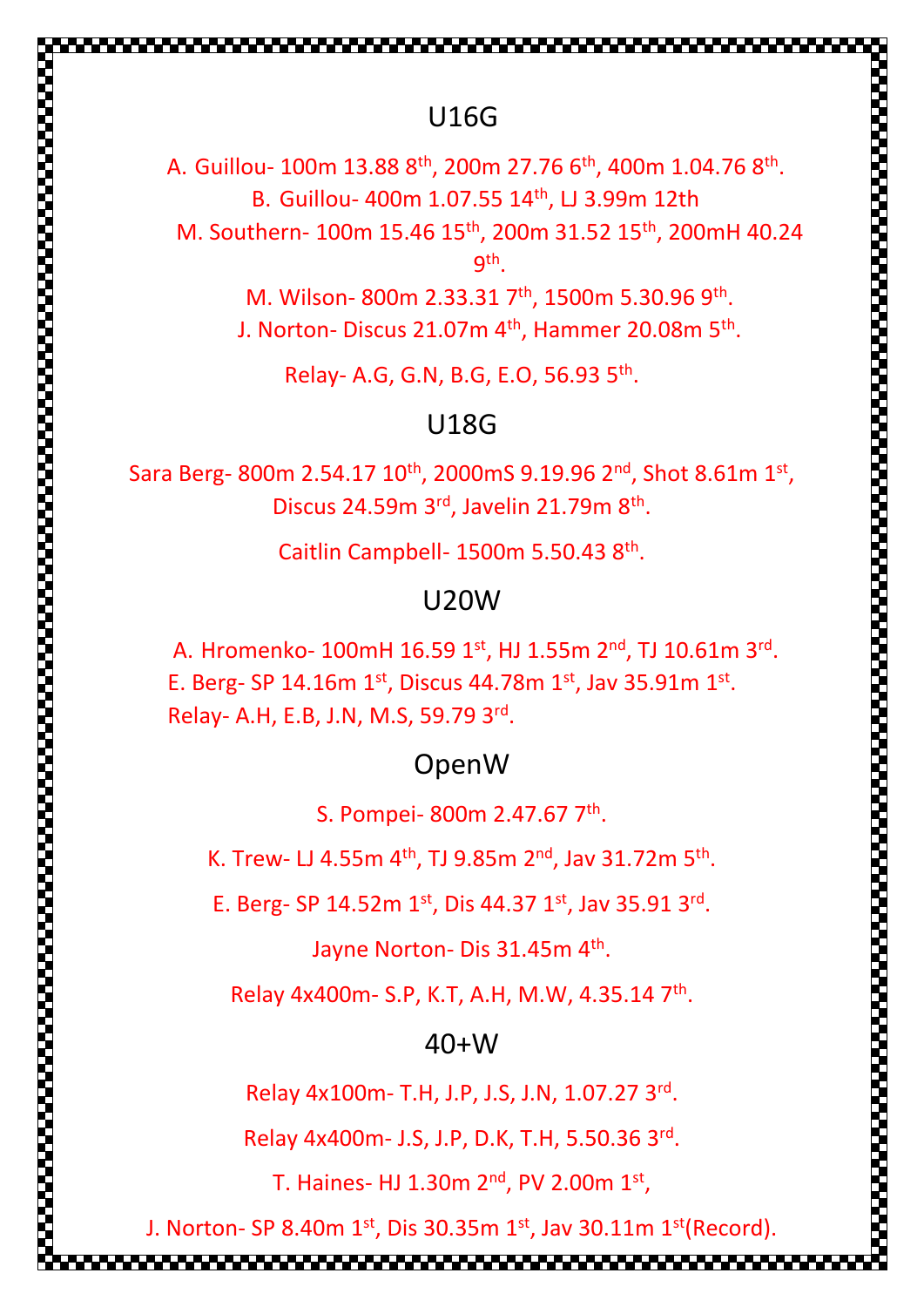Kellie Doering- SP 7.88m 2<sup>nd</sup>, Dis 24.78m 2<sup>nd</sup>, Hammer 30.75m 1st, Jav 22.34 2nd .

#### 50+W

C. Coad- 100m 16.40  $2^{nd}$ , LJ 3.21m  $2^{nd}$ , TJ 7.24m 1st, Dis 19.21m  $2^{nd}$ , Jav 19.95m 2nd .

J. Guillou- 100m 16.64 3rd, 400m 1.23.53 3rd .

J. McArthur- 100m 17.87  $5^{\text{th}}$ , 200m 38.12  $4^{\text{th}}$ .

D. Kirne- 400m  $1.19.661^{st}$ , 800m  $3.02.813^{rd}$ , 1500m  $6.17.414^{th}$ .

Relay- C.C, D.K, A.C, J.M, 1.10.74 2nd .

### 60+W

J. Self- 100m 17.11 3<sup>rd</sup>, TJ 7.20m 1<sup>st</sup>, Dis 19.66m 1<sup>st</sup>, Jav 18.65m 2<sup>nd</sup>.

J. Payne- 400m 1.33.54 3<sup>rd</sup>, 800m 3.36.59 3<sup>rd</sup>, 1500m 7.08.74 2<sup>nd</sup>, 3000m 14.39.34 2<sup>nd</sup>, 1500mW 9.15.35 1st.

A. Curtis- 400m 2.01.07 4th, SP 4.79m 3rd, Dis 12.00m 3rd, Jav 12.95m 3rd, 1500mW 11.15.35 2nd.

### U16B

Z. Tickell- 400m 58.75 9<sup>th</sup>, 800m 2.14.57 6<sup>th</sup>, 200mH 31.36 8<sup>th</sup>.

T. McArthur- 800m 2.42.03 14th, 1500m 5.07.27 13th, 3000m 10.41.63 6<sup>th</sup>.

L. Tickell- 1500m 4.33.55 5<sup>th</sup>, 3000m 9.45.75 3rd.

B. Nihill- 800m 2.20.75 8<sup>th</sup>, 1500m 4.45.34 8<sup>th</sup>.

L. Hromenko- PV 2.40m 5<sup>th</sup>.

4x100m- L.H, B.N, L.T, Z.T, 55.38 4<sup>th</sup>.

### U18B

J. Woods- HJ  $1.86$ m  $2<sup>nd</sup>$ , PV  $4.40$ m  $1<sup>st</sup>$ .

L. Gay- 400m 55.25 9th.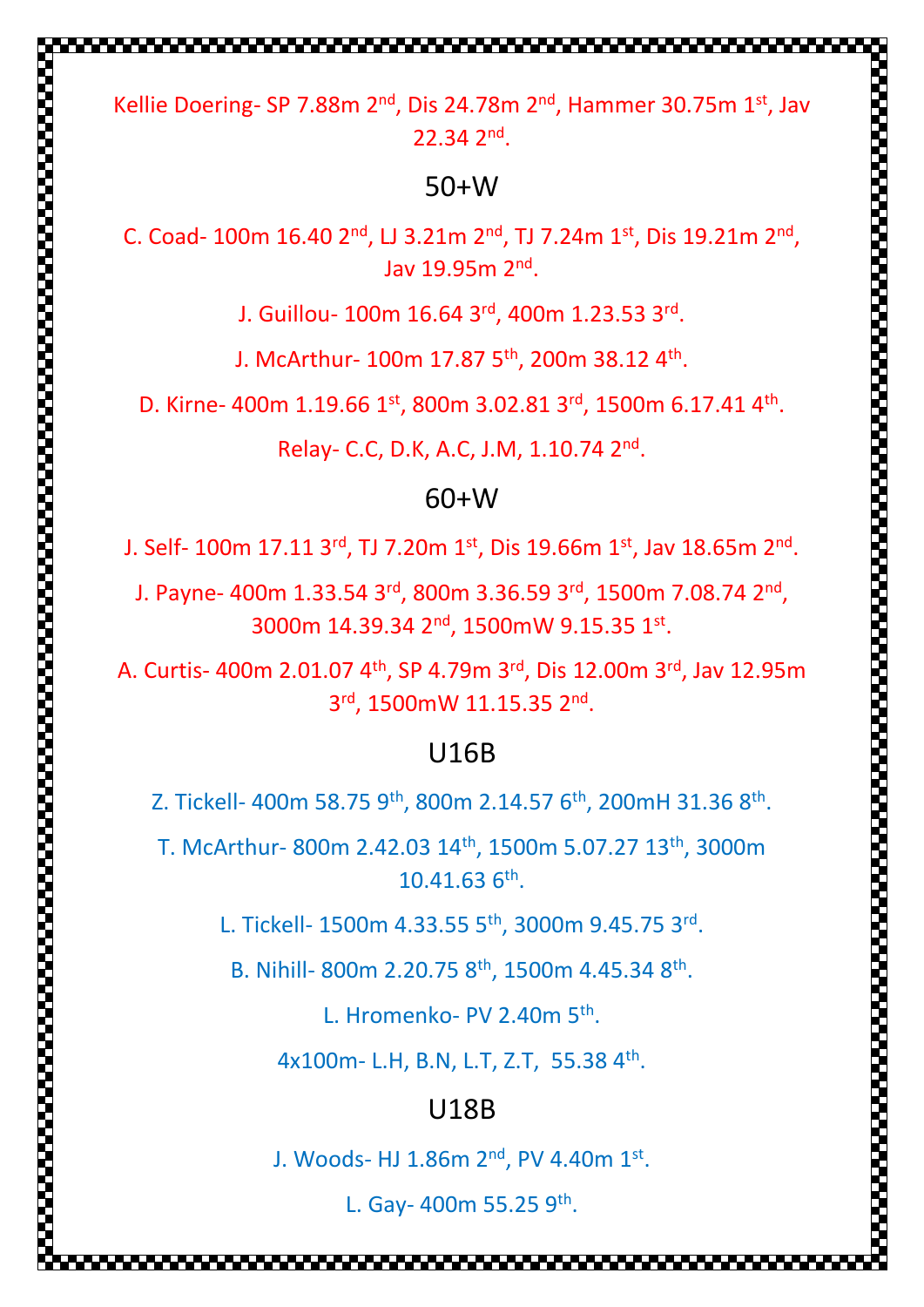### U20M

,,,,,,,,,,,,,,,,,,,,,,,,,,,

O. Muggleton- 100m 12.33 9<sup>th</sup>, 200m 24.54 5<sup>th</sup>, 400m 54.68 5<sup>th</sup>.

### OpenM

J. Hilson- 200m 23.21  $6^{\text{th}}$ , 400m 51.30  $6^{\text{th}}$ , 800m 2.02.14  $7^{\text{th}}$ .

P. Curtis- 110mH 23.64 3rd, 400mH 1.13.95 1st, 3000mS 14.58.42 2nd.

L. Browell- 3000mS 14.39.97 1st, 5000mW 37.37.18 3rd.

J. Woods- HJ  $1.85$ m  $1^{st}$ , PV  $4.60$ m  $1^{st}$ .

4x100m- J.H, L.G, O.M, J.W, 46.61 2<sup>nd</sup>.

4x400m- J.H, Z.T, L.T, O.M, 3.47.73 7<sup>th</sup>.

#### 40+M

Aaron Norton- 100m 12.75 2<sup>nd</sup>, 400m 59.83 2<sup>nd</sup>, 800m 2.22.20 1st, HJ 1.45m 2<sup>nd</sup>, LJ 4.29m 4<sup>th</sup>, TJ 9.35 3<sup>rd</sup>, SP 7.90 2<sup>nd</sup>, Dis 21.14 4<sup>th</sup>, HT  $20.38$  4<sup>th</sup>, Jav 31.15m 3<sup>rd</sup>.

L. Browell- 100m 15.00 7th, 32.49 6th, 1.11.03 5th, 2.59.99 3rd, 1500m 6.09.23 4th, 5000m DNF, 3000mS 14.39.97 3rd , TJ 5.85 5th, SP 7.56m 4 th, Dis 18.59m 5th, HT 15.57m 5th, Jav 21.29m 4th, 5000mW 37.37.18 1 st .

C. Timewell- 200m 30.47 5th, 400mH 1.19.06 2nd, 3000mS 14.17.56 2<sup>nd</sup>, SP 7.75m 3<sup>rd</sup>, Dis 23.09m 3<sup>rd</sup>, HT 22.43 3<sup>rd</sup>, Jav 33.06m 1st.

4x100m C.T, G.H, L.B, A.N, 54.78 2<sup>nd</sup>.

4x400 C.T, G.H, L.B, A.N, 4.14.16 1st.

#### 50+M

G. Hilson- 200m 27.84 3<sup>rd</sup>, 400m 1.04.94 4<sup>th</sup>, 800m 2.29.59 2<sup>nd</sup>, 400mH 1.11.60 2<sup>nd</sup>, HJ 1.60m 1<sup>st</sup>(Record), PV 2.60m 2<sup>nd</sup>, LJ 4.82m 4<sup>th</sup>, TJ  $10.24$   $2<sup>nd</sup>$ .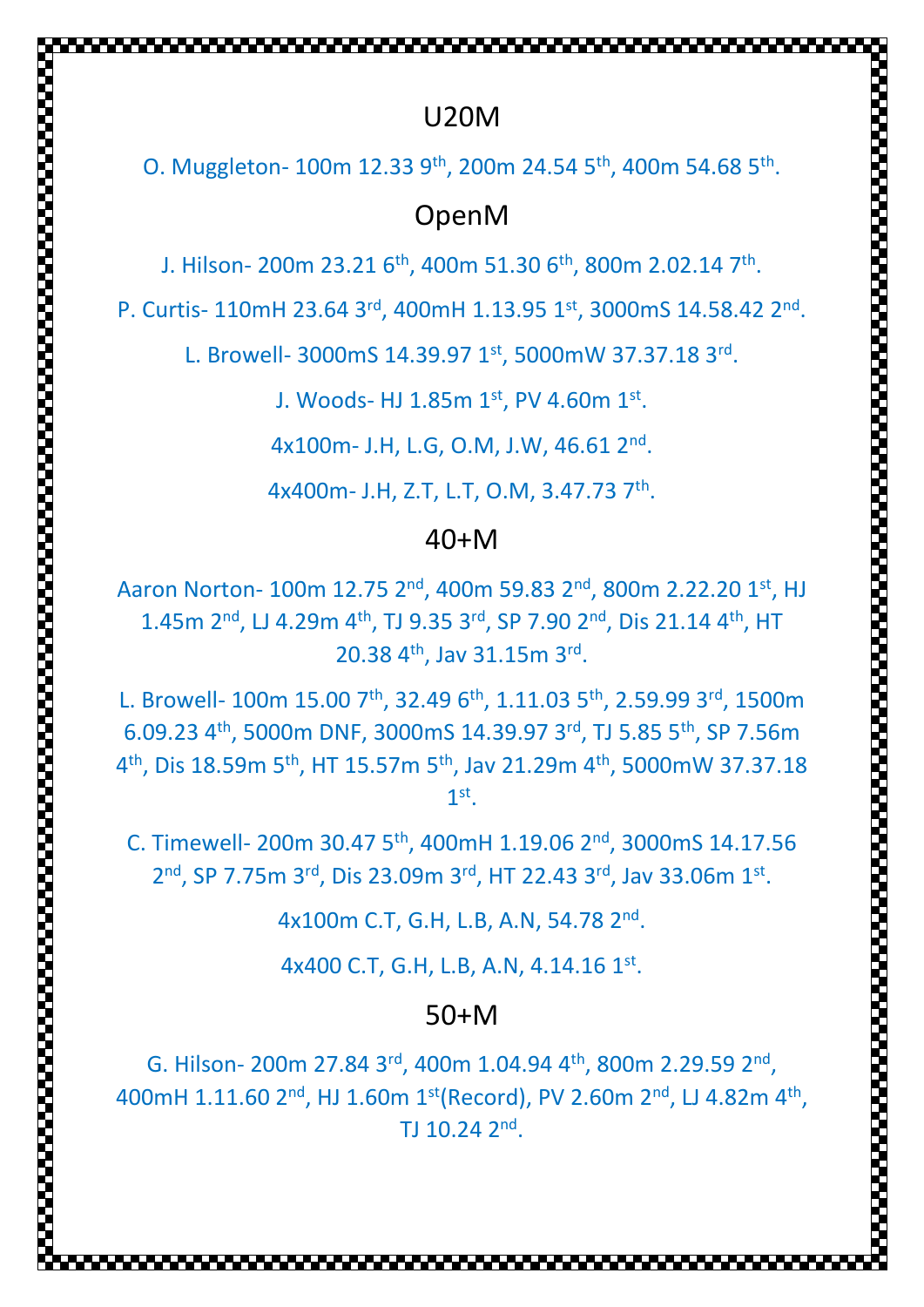Overall- 2<sup>nd</sup> 1058pts Men- 3<sup>rd</sup> 450pts Women- 2<sup>nd</sup> 608pts Joyce Lockyer Memorial Shield- Emma Berg Tally Gold- 27 Silver- 33 Bronze- 30

Congratulations athletes and a big thankyou to the volunteer officials who made it possible.

Let's GO South!! See everyone on Saturday for R11 AVSL!!!

Remember up to 4 events count to our team score!!

Keep an eye on announcements for expected weather issues!

I hope to see new faces at the monthly meeting too!!